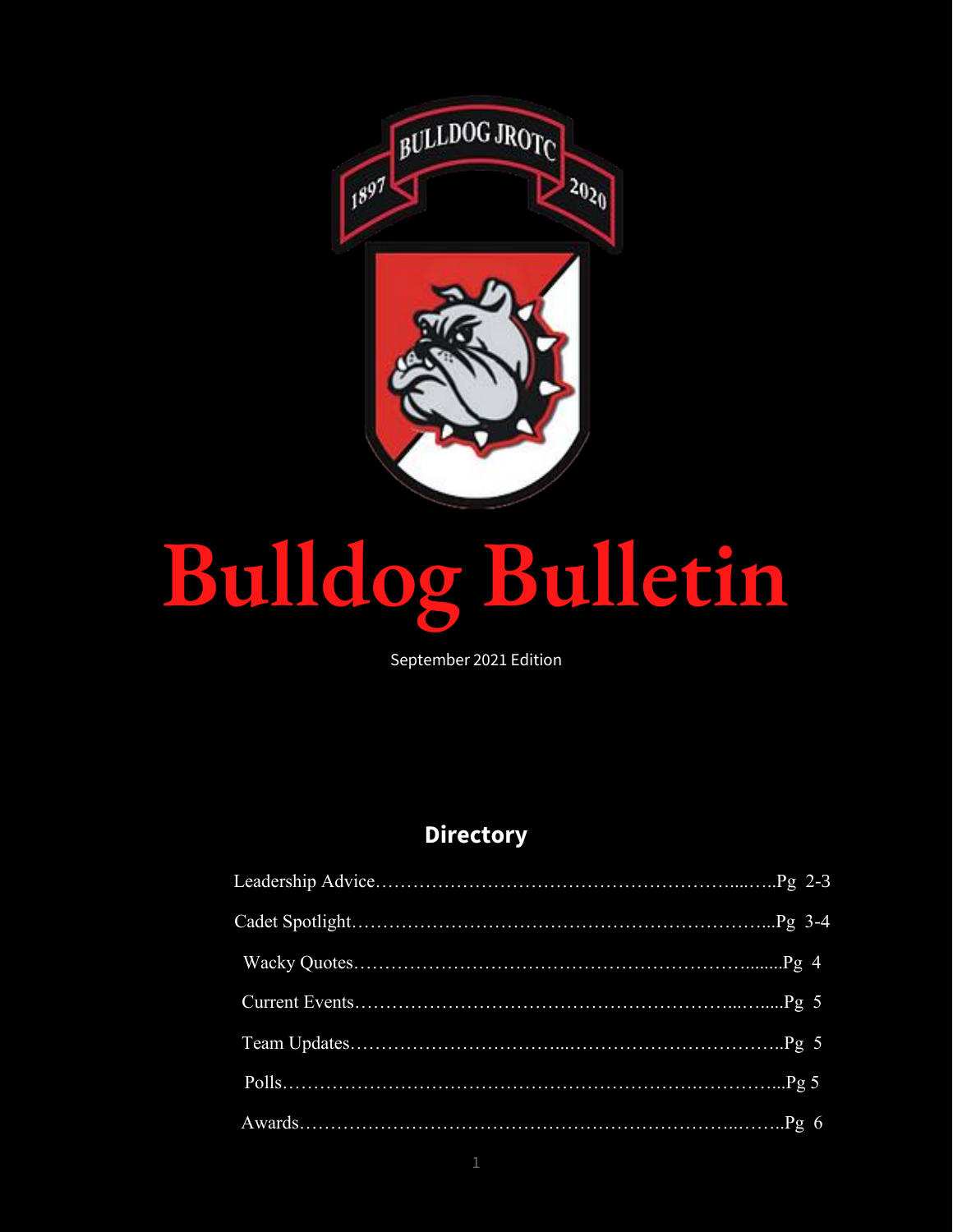#### **LEADERSHIP LESSONS**

The Different Perspectives of Leadership

### **Santana Reyes A Quick Return to Being a Follower**

JROTC, unsurprisingly, places a strong emphasis on leadership and being a leader. Taking on the role of a leader. It's critical because you'll be a leader at some point, whether as a squad leader, supply sergeant, first sergeant, executive officer, company commander, or even guidon to eventual battalion staff leadership. Without a doubt, JROTC molds you into a leader. Of course, there's nothing wrong with it; it's a wonderful thing, and you'll be astonished at how much you can do. But first, let me go back to one of the most critical steps in being a leader: being a follower..

This summer, I had the opportunity to participate in the Junior Cadet Leadership Challenge, otherwise known as JCLC. It was, as the name implies, a significant challenge. JCLC was organized at CSU-P this year. My goal for participating was to put my leadership talents, which I had worked hard to acquire throughout my junior year, to good use.

My first day was jam-packed with activities. We were separated into two companies after sorting out in a formation. People were eventually chosen for leadership roles in both the companies and the battalion as a whole, and we were assigned "battle buddies." I was appointed to be a squad leader, a position I hadn't held in quite some time.

However, at the end of the second day, I was exhausted and underwhelmed in my ability to participate in the challenge. That evening, I sat in my small dorm, wondering if I might learn anything useful, if anything taught there would help me strengthen my leadership. Or was it all just things I'd previously learned? This question kept me occupied for the majority of the night, and I began to reflect on my journey to the position that I currently hold. Part of me felt as though I was back at square one of becoming a leader, and so I wandered back to my years as a LET 1 and LET 2, back to when I was a follower and fresh commander. I thought about the valuable lessons I learned during those years, and how they were some of the most important experiences in my high school career as a whole.

The more I thought about these memories, the more I thought that maybe I wasn't taking advantage of the possibilities of being a follower. When you go through this long journey from follower to leader, it is quite easy to get stuck in this mindset that you must always be in a leader role. But sometimes you can't, and that's not necessarily bad. There are many different roles out there to help develop yourself, and it is not bad at all to go back to whatever part of your journey to explore more of it.

I realized that I needed to embrace being a follower again so I could understand and learn more from others around me. I wanted to learn and analyze all the different forms of leadership from the cadets that are a part of the other battalions of Pueblo. I'm glad I had the opportunity to meet so many great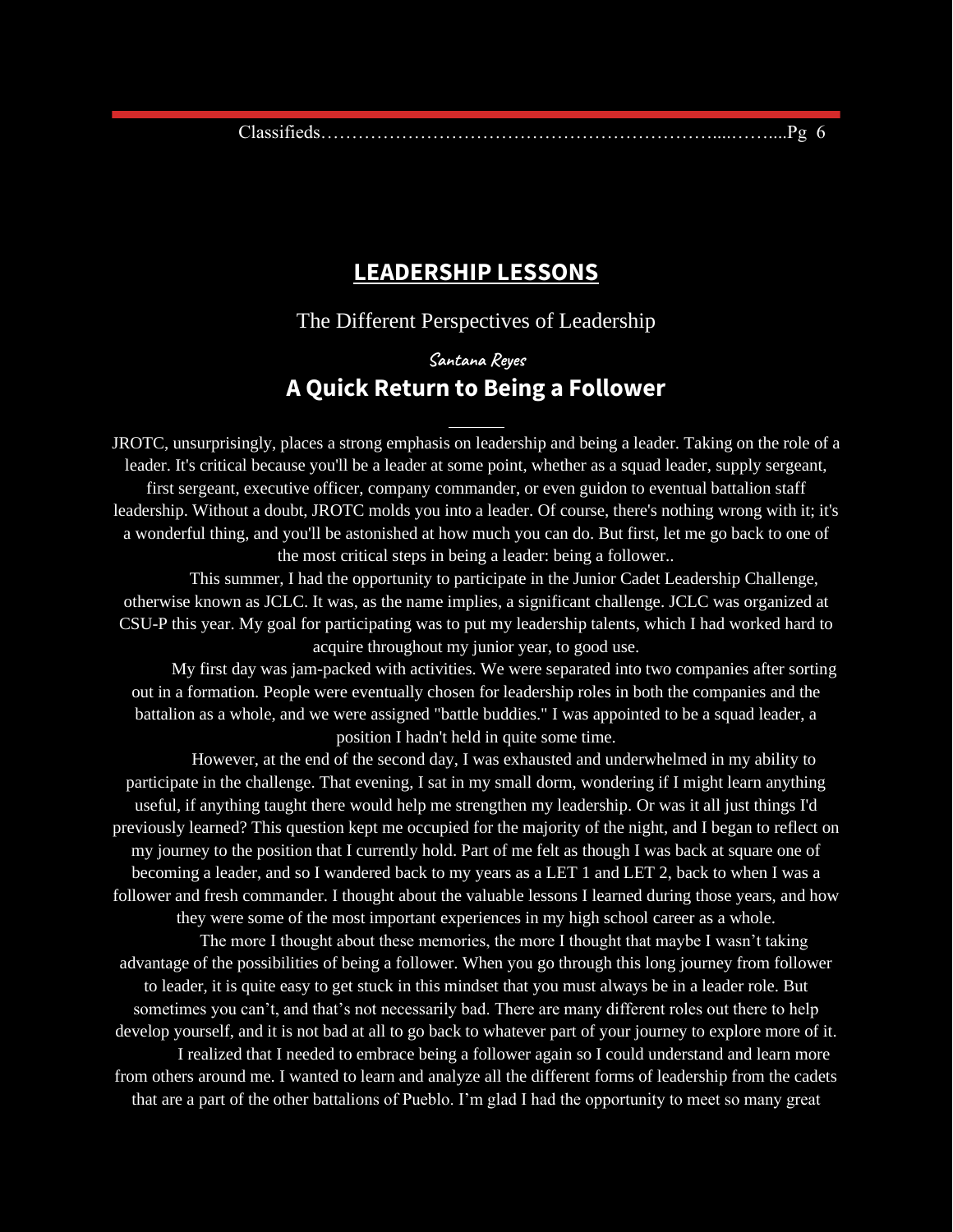people and learn from their journeys from followers to leaders. I was able to fully enjoy JCLC, and the camaraderie of my battle buddy and company was astonishing.

It is important to always strive to be a good leader. Being a good leader means looking and learning from the different perspectives of your journey. Always reflect on the lessons you learn, and remember: it is never a bad thing to return to different points of your journey to remember these lessons.

# **CADET SPOTLIGHT**

**Gabriella Acosta**



c/Private Elijah Anderson

Elijah Anderson is the Guidon of Delta Company and is being recognized for being a hard working cadet and having great potential. He has many goals and the drive to achieve them, which is why we are proud to acknowledge his dedication. Elijah shows off the kindness in his heart, as well as the amazing attitude he carries. Needless to say, we are excited to see the great things he will do!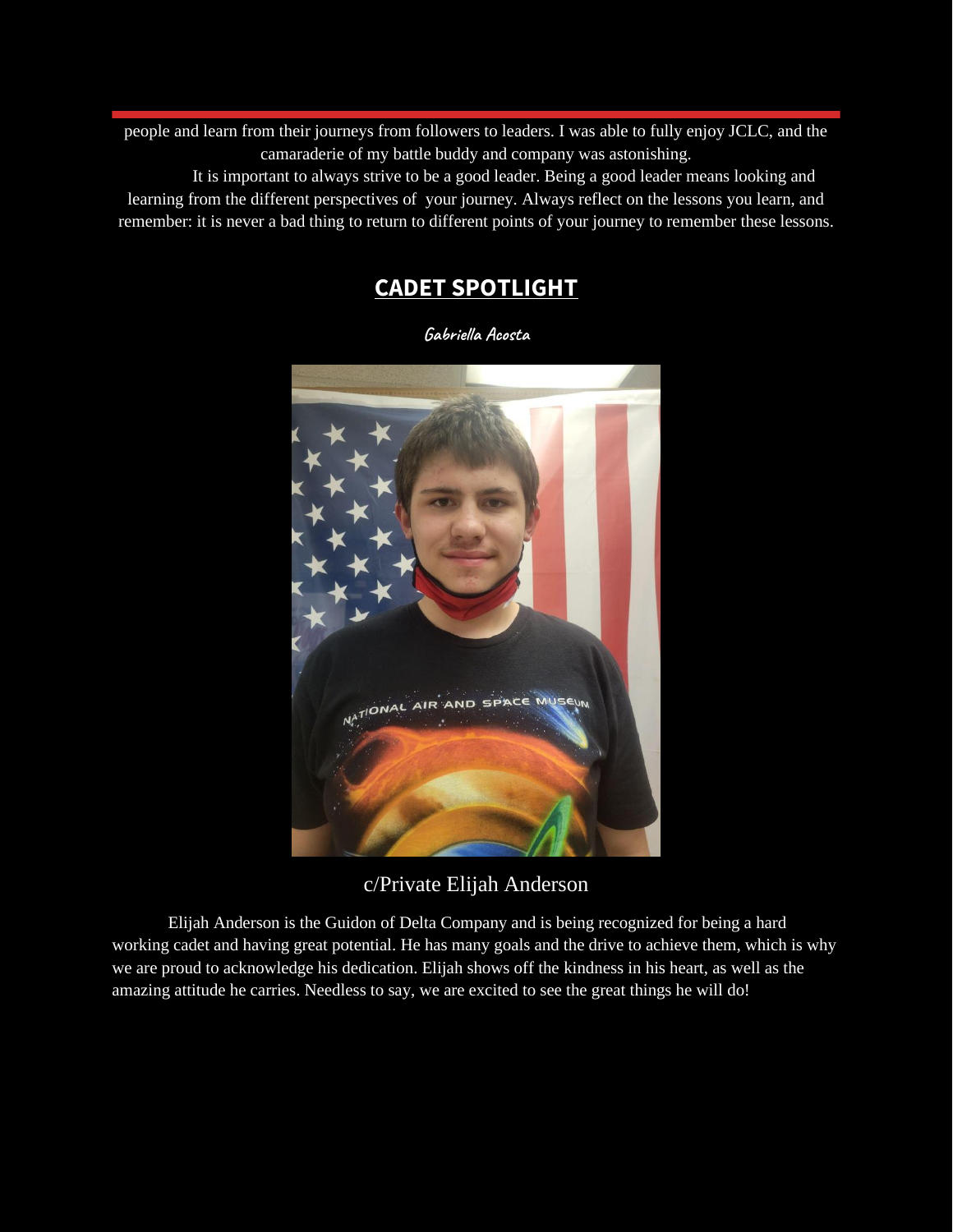

c/Private Brandon Sardello

Charlie Company's staff would like to show their appreciation to Brandon as a notable cadet. He does an amazing job as his company's Guidon, and he is known to take initiative when learning new things. Brandon is also on a few teams including Rifle and Raider, he is known to push his limits to achieve his goals. This cadet is very respectful of his job and those around him, and he shows great promise!

**Company/Battalion Staff, if you have a cadet that you would like to be recognized, message Gabby on discord for more information!**

# **WACKY QUOTES**

**Ciara Reyes** *These kids are like bouncy balls -random red head Something funny -Gabby How do you steal cheese? -Garrett Leadership advice?! Do what you're told or die! -Major You're choking your chickens in here. -Demoss*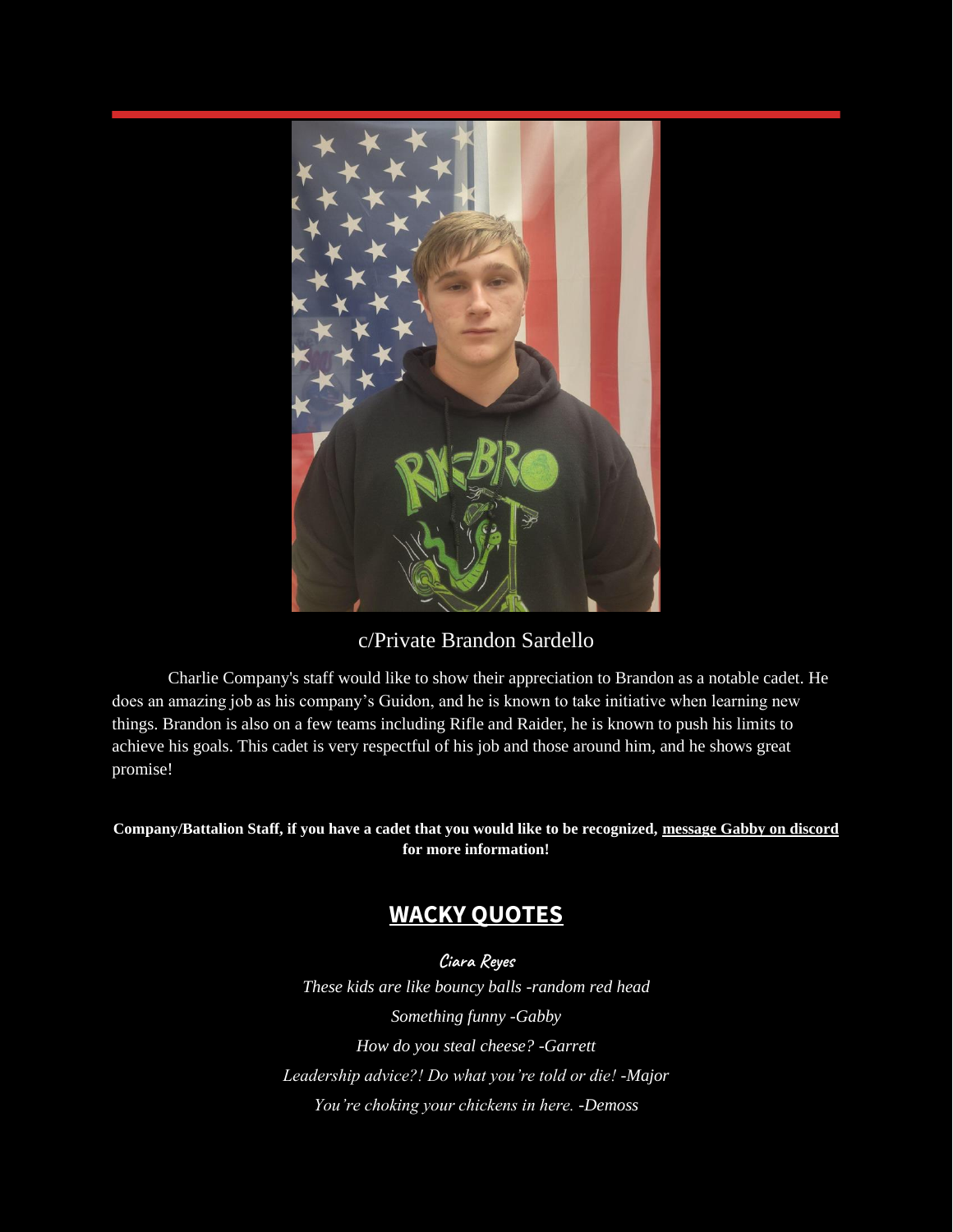## **CURRENT EVENTS**

#### September 11th, 2001

#### **Michael Lamb**

Not only every day, but especially on the solemn anniversary, we remember victims of the 9/11 attacks, their families, and all those who served in the years following. This year, we remember the 20th anniversary of the tragedies that occured on September 11th, 2001. In the time following the attacks, people across the world united in remembrance. Amidst the nation's darkest days, millions of candles cast light upon our communities. Twenty years later, we keep the same spirit, only this time, The Department of Homeland Security hosted a virtual candlelight. This month we remember all 2,977 people that would say goodbye to their families for the last time that day.

#### **TEAM UPDATES**

#### **Xavier Rael**

- Drill Teams: Will be looking for new members in spring
- Competition Color Guard: Will be looking for new members in December
- Honor Guard: Is looking for new members, talk to Santana Reyes
- National Cyber League/Cyberstart/All other Cyber Teams:. NCL has begun
- JLAB Academic and Leadership: Message Kyrie Gruca and Gabby Acosta to join, practice starts at the beginning of October
- Rifle Team: Had their first match against County on 9-16-21

- Pueblo County A took first with a score of 1013

-Pueblo Centennial A took 2nd with a score of 857

-Pueblo County B took 3rd with a score of 853

-Pueblo Centennial B took 4th with a score of 723

• Service Learning Project: Message Garrett Waldrep to join SLP

*If you would like to have your School Team/School Related/Extracurricular Activity put onto this list, please email - [ga5020@d60student.org](mailto:ga5020@d60student.org)*

# **POLLS**

**Gabriella Acosta**

Check out the Polls!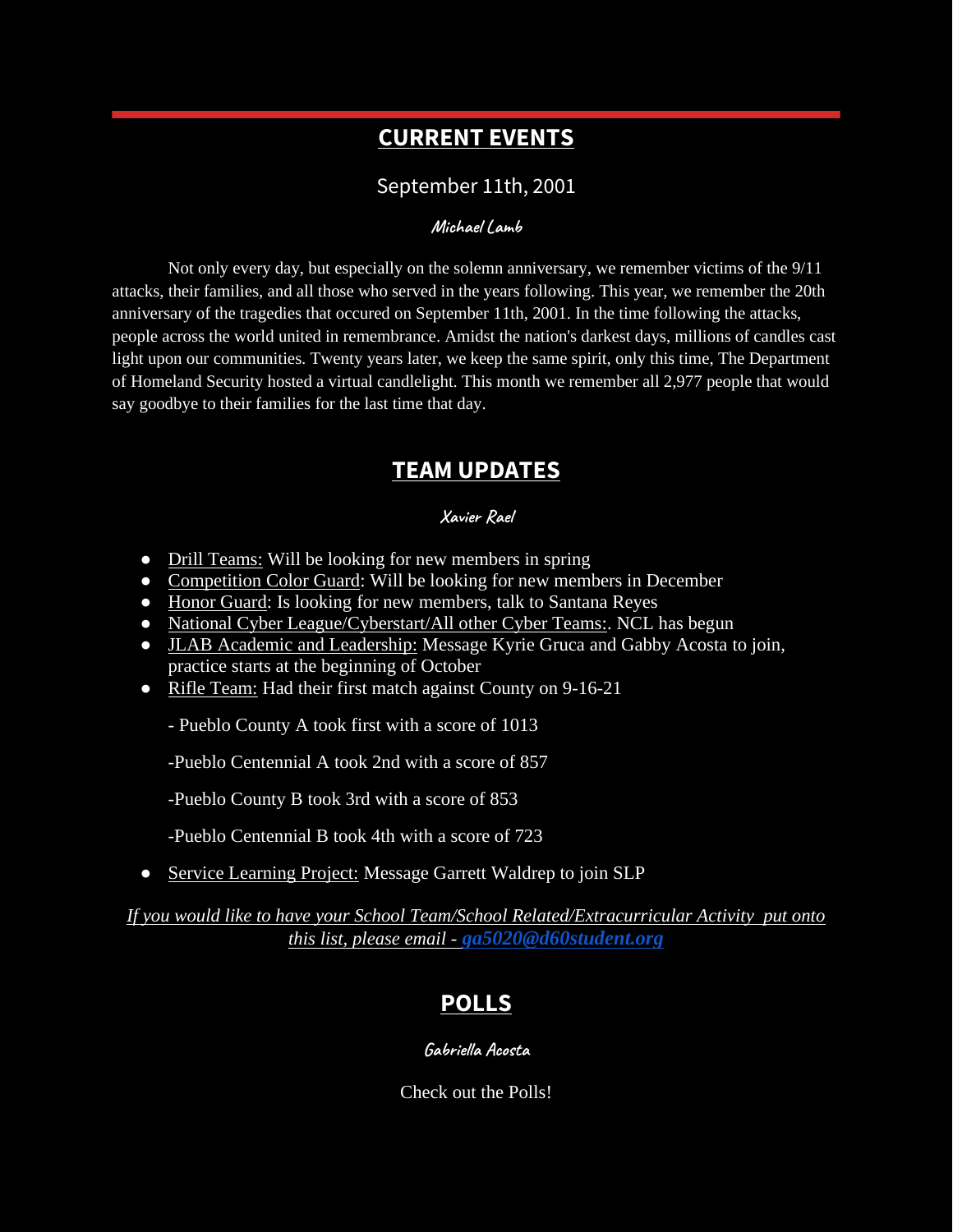[Cheese](https://docs.google.com/forms/d/e/1FAIpQLSc4b8xT6ZeqZcHh2Rkzgt19CZA3VjD1gJ4J9tDuskyyapRGxQ/viewform?usp=sf_link) [Animals](https://docs.google.com/forms/d/e/1FAIpQLSfPf8mzT_mCFEsqIzZAQvYDZruIJYfDqjTgTufuliCMaylDhQ/viewform?usp=sf_link) [Subway](https://docs.google.com/forms/d/e/1FAIpQLScgAUn9moYmGF-0IU2_VnmcphWbZ82PaMD2JgRWb7Y_AZBe4w/viewform?usp=sf_link)

### **AWARDS AND PROMOTIONS**

**Gabriella Acosta**

*Promotions:*

Aaron Knabe, Alpha Company: Promotion from c/Private to c/Captain

Jayden Ocasio, Alpha Company: Promotion from c/Private to c/1st Sergeant

Hector Hernandez Munoz, Bravo Company: Promotion from c/Private to c/Captain

Adriano Benavidez, Charlie Company: Promotion from c/Private to c/1st Lieutenant

Garrett Waldrep, Charlie Company: Promotion from c/Sergeant First Class to c/Captain

AJ Acosta, Charlie Company: Promotion from c/Corporal to c/1st Sergeant

Alexis Mondragon, Delta Company: Promotion from c/Private First class to c/1st Lieutenant

Roman Martinez JR, Delta Company: Promotion from c/Corporal] to c/Captain

Sabastian Peek, Delta Company: Promotion from c/Sergeant First Class to c/1st Sergeant

Brad Benoit, Echo Company: Promotion from c/Corporal to c/Captain

Nathan Sheppard, Foxtrot Company: Promotion from c/First Sergeant to c/Captain

Anthony Lopez, Foxtrot Company: Promotion from c/Private First Class to c/1st Sergeant

# **Good luck Company Staff!**

# **CLASSIFIEDS**

**Ciara Reyes**

**Cyberdogs is looking for new members, if you're interested please contact Santana Reyes: [sr1482@d60student.org](mailto:sr1482@d60student.org) or come into the JROTC room afterschool on Tuesday or Thursday.**